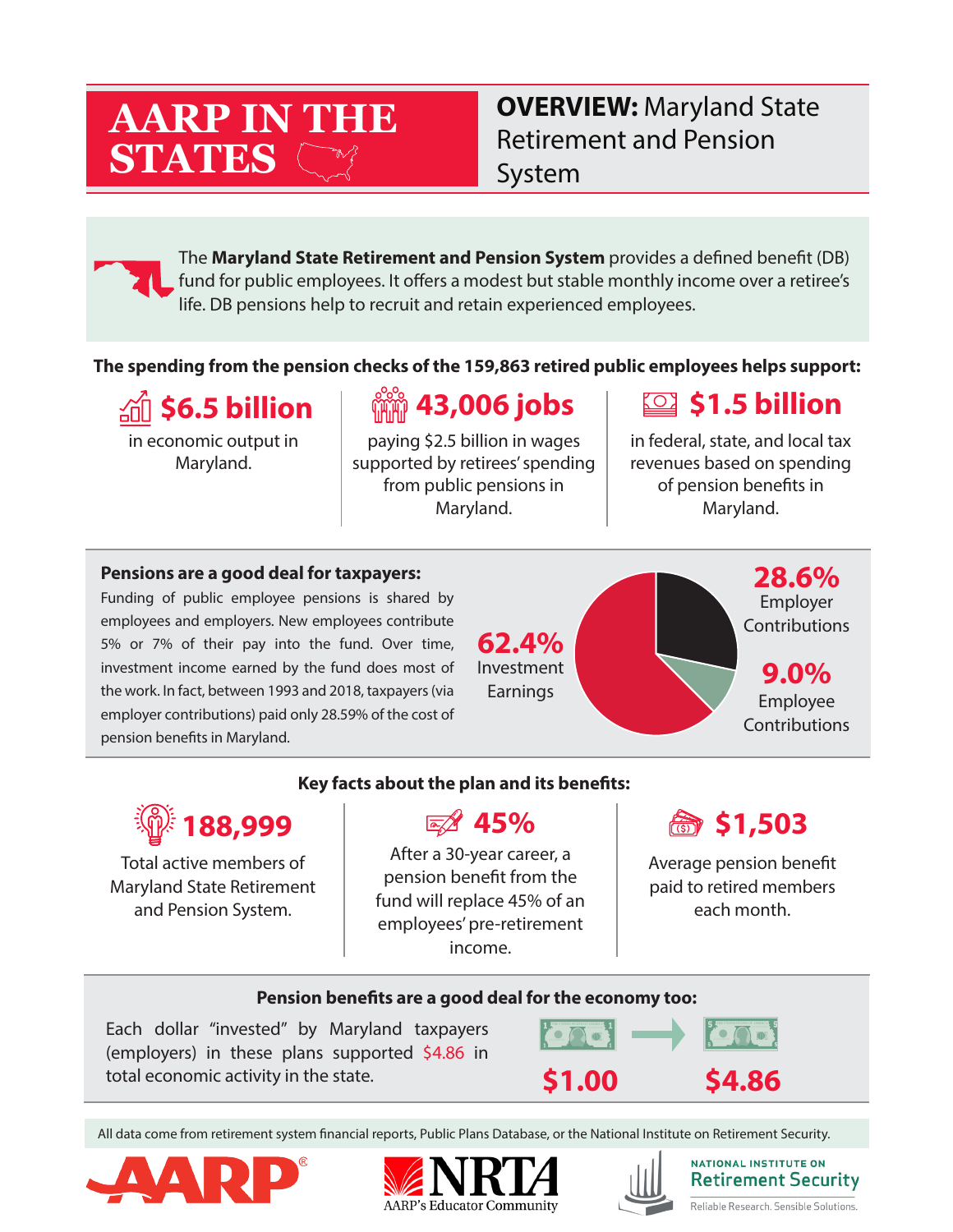# **AARP IN THE STATES**

### **PRIMER:** Maryland State Retirement and Pension System

The Maryland State Retirement and Pension System provides benefits to qualified state employees, teachers, state police, law enforcement officers, and correctional officers.

# **The Maryland State Retirement and Penison System Pension Works for Maryland Stakeholders**



Defined benefit (DB) pensions help recruit and retain effective and experienced public employees, which is essential to delivering high quality service to citizens.

The spending by retired public employees from pension checks supports jobs, greater tax revenues and economic growth in our communities.



Pensions offer employees the best path to retirement security. They are costeffective and provide modest lifetime income that will not run out.

# **Taxpayers Only Pay a Small Part of Pension Costs**

The funding of public employee pensions is shared by employees and employers. New employees contribute 5% or 7% of their pay into the fund. Over time, investment income earned by the fund does most of the work. In fact, between 1993 and 2018, taxpayers paid only 28.59% of the cost of benefits in Maryland.



# **Pensions Cost Half as Much as a 401(k) Plan**

Pensions can provide the same benefit as a 401(k) retirement account at about half the cost because of the following key factors:



#### **Pensions Disproportionately Benefit Rural Areas**

Rural counties have the largest percentage of their population receiving a public pension benefit, as 4.3% of residents in rural areas received benefits in 2018. Excluding counties that are home to a state capitol, public pension benefits in rural and small town counties accounted for a larger share of total personal income than in denser metropolitan counties.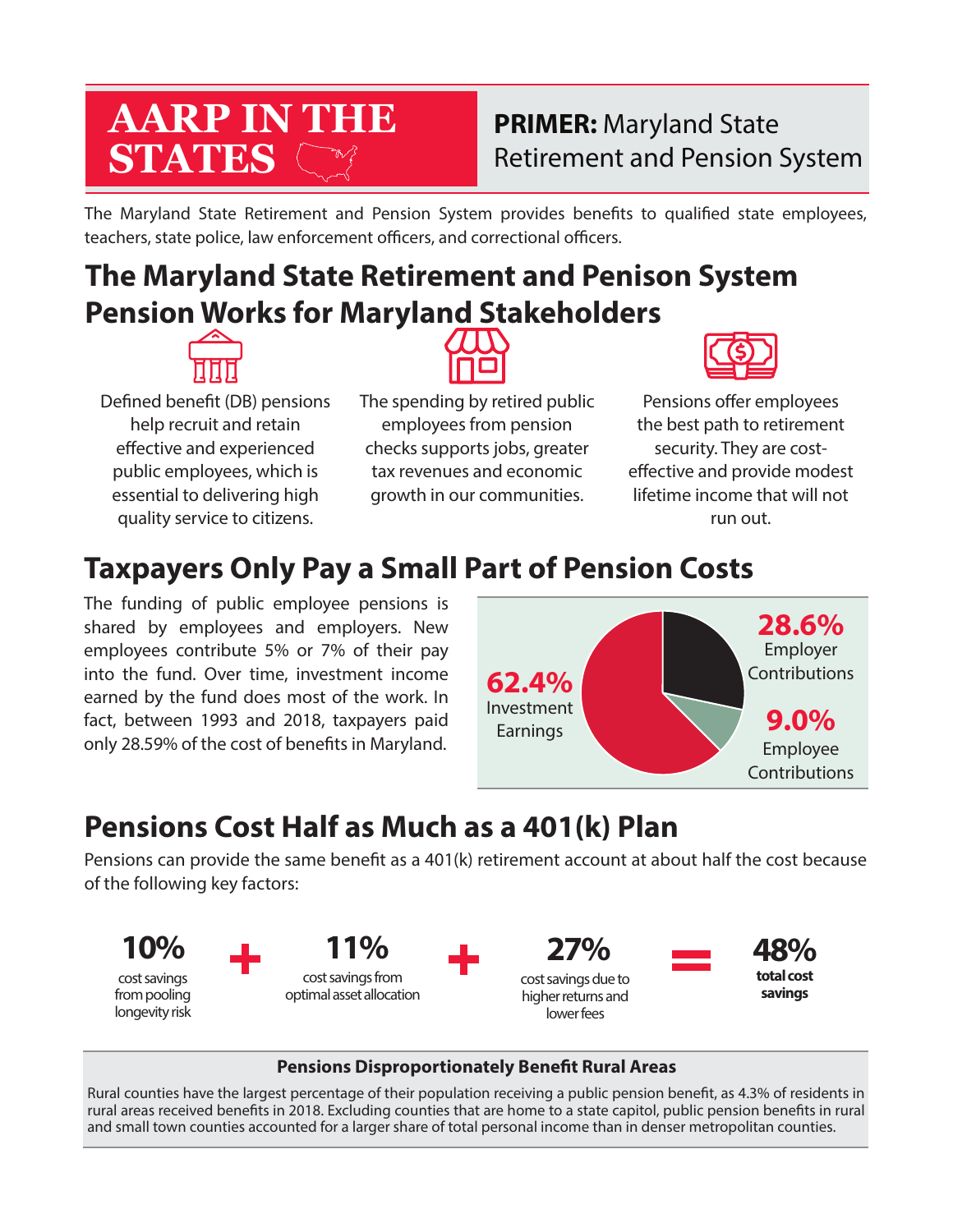

Maryland's plan serves 188,999 active employees and 159,863 retired members and survivor beneficiaries.

New employees contribute 5% or 7% of pay to the fund.

Employers contribute 17.75% to the fund.

The average monthly retirement benefit for members is \$1,503.

After a 30-year career, a pension benefit from Maryland will replace 45% of an employee's final average salary.

# **Historical Funding Experience**

Maryland established long-term funding policies to provide for the cost of public pension benefits. The employee contribution is set by law and the actuary calculates the employers' contributions each year. As of the end of its 2019 year, the fund had \$51.27 billion in assets in the fund.

The Actuarially Determined Contribution (ADC) is the amount needed to fund benefits earned in the year and to pay down the plans' unfunded actuarial accrued liability. Paying the full ADC each year is important to ensure that the fund is financially sound over time.



# **Maryland Made Plan Changes in Recent Years**

Following the global stock market crash in 2008-2009, Maryland policymakers proactively made changes to the fund to ensure long-term sustainability. These included:

- Contribution rates for employees covered by the system increased.
- Cost of Living Adjustments (COLA) for service credits were adjusted lowered and tied to investment returns.
- Employees hired after 7/1/11 had benefits reduced by lowering the multiplier, raising the normal and early retirement ages, and expanding the calculation of final average salary.

# **The Economic Impact of Maryland Pensions:**

# **\$6.5 billion**

in economic output generated by retirees' spending from public pensions in Maryland.

paying \$2.5 billion in wages supported by retirees spending from public pensions in Maryland.

*iiii* **43,006 jobs** 

**\$1.5 billion** <u>LO J</u>

in federal, state, and local tax revenues generated by retiree benefits and spending in Maryland.

All data come from retirement system financial reports, Public Plans Database, or the National Institute on Retirement Security.







NATIONAL INSTITUTE ON **Retirement Security** Reliable Research. Sensible Solutions.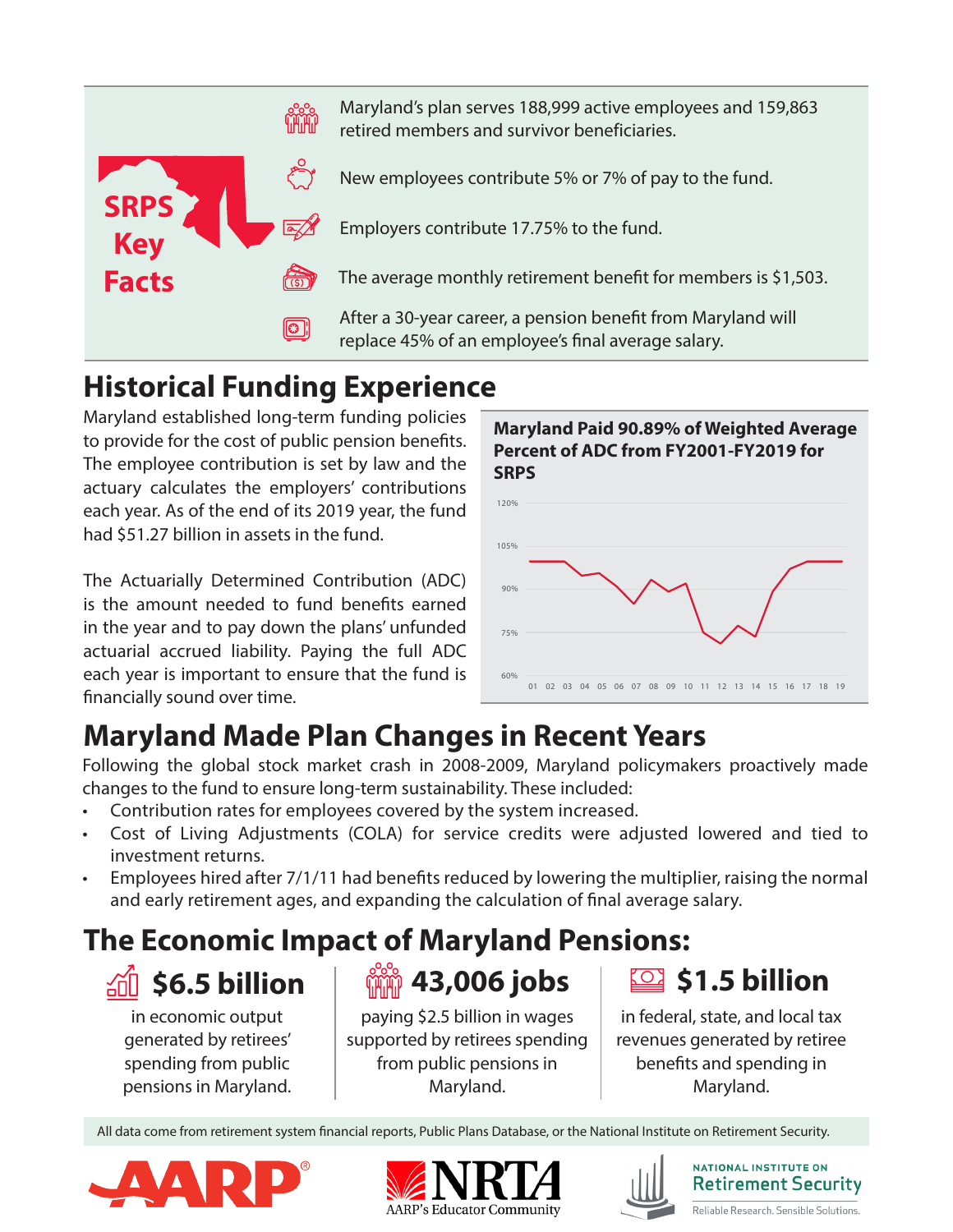# **AARP IN THE STATES**

**Why Pensions Work** for Maryland and Teachers

# **Pensions Help Deliver Quality Education in Maryland**

There are important policy reasons to continue offering teachers defined benefit (DB) pensions. DB pensions give schools an effective tool to retain high-quality, experienced teachers. These teachers are the most important school-based element that provides positive educational outcomes for our children.

Pension benefits provide teachers an incentive to continue delivering quality education to K-12 students. This incentive becomes all the more important over a teaching career as the erosion of teachers' wages, when compared to the wages of similar college-educated workers, widens for more experienced teachers.

Because pensions help attract and retain workers, Maryland can keep skilled teachers in the classroom and empower students to achieve their highest potential. The nationwide teacher shortage is impacting Maryland, as enrollment in traditional teacher preparation programs has *declined by 58%* between 2009-2010 and 2017-2018.

### **Pensions Disproportionately Benefit Rural Areas**

Rural counties have the largest percentage of their population receiving a public pension benefit, as 4.3% of residents in rural areas received benefits in 2018. Excluding counties that are home to a state capitol, public pension benefits in rural and small town counties accounted for a larger share of total personal income than in denser metropolitan counties.

# **Pensions Help to Bridge the Teacher Wage Gap**

A national study of K-12 public school teachers' wages identified a 19 percent pay gap relative to comparable private sector workers in 2019. At the same time, teachers' benefits, including pensions, help bridge that gap and allow states to attract and retain highly qualified educators by reducing that overall gap in compensation to 10 percent. In Maryland, teachers experience a 11.4% wage gap when compared to other college graduates in the workforce.<sup>2</sup>



Americans understand that teacher pensions play an important role in retaining quality teachers and in offsetting the impact of their lower salaries.



83 percent of Americans say pensions are a good way to recruit and retain qualified teachers.



74 percent of Americans agree that teachers deserve pensions to compensate for lower pay.<sup>3</sup>